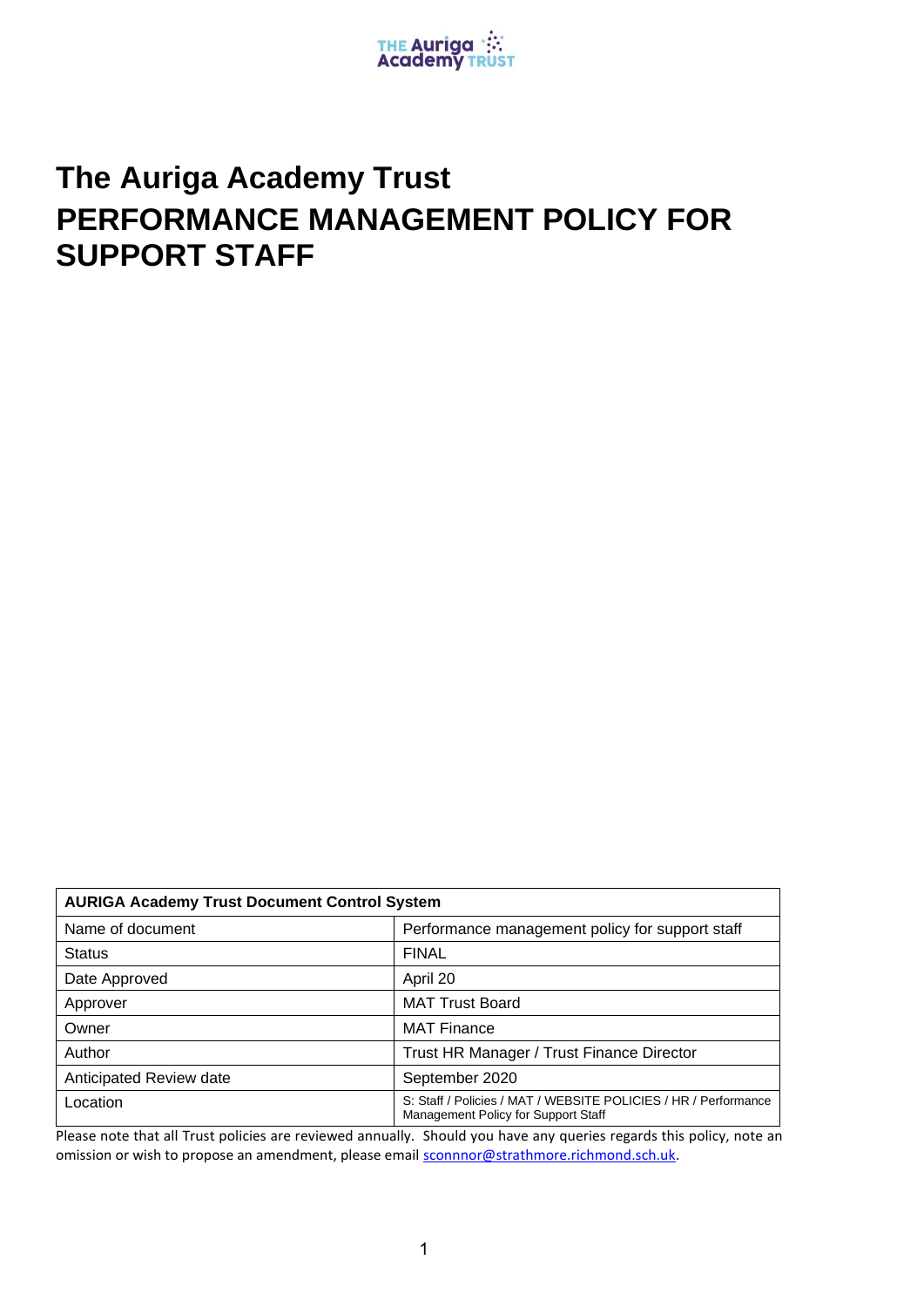

# **Contents Page**

| <b>Section</b>    |                                                                 |                                                                         | Page           |
|-------------------|-----------------------------------------------------------------|-------------------------------------------------------------------------|----------------|
| 1                 | Scope                                                           |                                                                         | 3              |
| $\mathbf{2}$      | <b>Purpose and Aims</b>                                         |                                                                         | 3              |
| 3                 | Process                                                         |                                                                         | 3              |
| 4                 | Performance Management Cycle                                    |                                                                         | 3              |
| 5                 | Learning and Development                                        |                                                                         | 4              |
| 6                 | Appeals                                                         |                                                                         | 4              |
| $\overline{7}$    | <b>Monitoring and Review Process</b>                            |                                                                         | 4              |
| 8                 | <b>Equality and Diversity</b><br>5                              |                                                                         |                |
| 9                 | Identifying the Reviewer                                        |                                                                         | 5              |
| 10                | Performance Review and Planning Meeting                         |                                                                         | 5              |
|                   | 10.1                                                            | Planning and preparations                                               | 5              |
|                   | 10.2                                                            | Outcome                                                                 | 5              |
|                   | 10.3                                                            | Objectives                                                              | 6              |
|                   | 10.4                                                            | <b>Classroom Observation</b>                                            | 6              |
|                   | 10.5                                                            | Feedback and Concerns during the Performance<br><b>Management Cycle</b> | 6              |
|                   | 10.6                                                            | <b>Transition to Formal Capability Procedures</b>                       | $\overline{7}$ |
|                   | 10.7                                                            | Reverting to the Performance Management Process from<br>Capability      | $\overline{7}$ |
|                   | 10.8                                                            | <b>Record Keeping</b>                                                   | $\overline{7}$ |
|                   | 10.9                                                            | Confidentiality                                                         | $\overline{7}$ |
| 11                |                                                                 | <b>Checklist for Reviewer and Reviewee</b>                              | $\overline{7}$ |
|                   | 11.1                                                            | <b>Before the Meeting</b>                                               | $\overline{7}$ |
|                   | 11.2                                                            | During the Meeting                                                      | 8              |
|                   | 11.3                                                            | <b>Post Meeting</b>                                                     | 8              |
| 11                | Forms                                                           |                                                                         | 8              |
| <b>Appendix 1</b> | Support Staff Performance Management Meeting Invite             |                                                                         | 9              |
| <b>Appendix 2</b> | Performance Management Review Self-Evaluation Form<br>10        |                                                                         |                |
| <b>Appendix 3</b> | Performance Management Planning and Review Form<br>12           |                                                                         |                |
| <b>Appendix 4</b> | Performance Management Planned Classroom Observation Form<br>13 |                                                                         |                |
| <b>Appendix 5</b> |                                                                 | Performance Management Mid-Year Review Form                             | 14             |
|                   |                                                                 |                                                                         |                |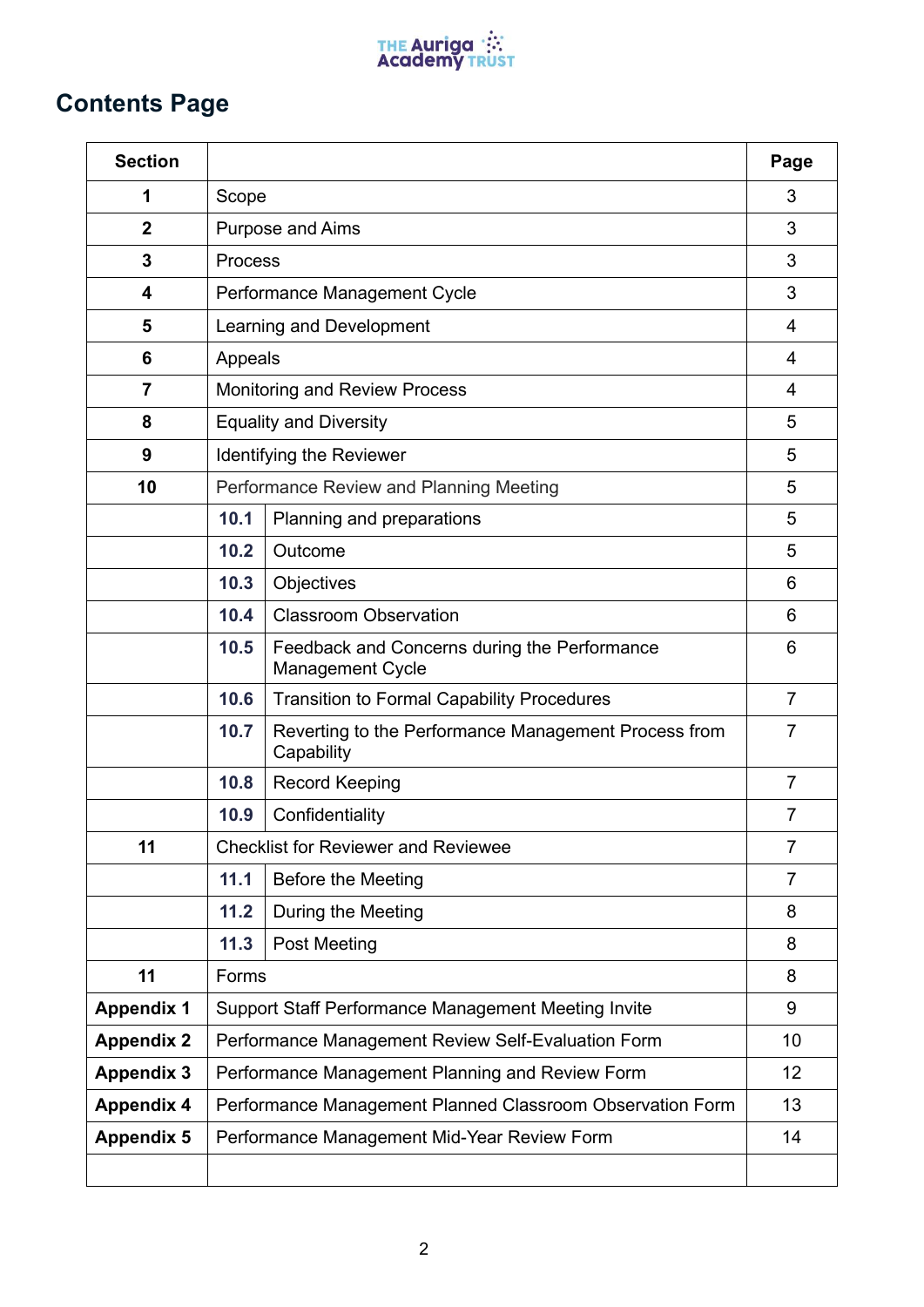

#### **1. Scope**

This performance management policy applies to all support staff within the Trust.

This procedure does not apply to support staff in their probationary period.

This procedure does not apply to teachers as separate procedures exit for performance appraisal of teachers.

# **2. Purpose and Aims**

This policy will assist Headteachers and the School Leadership Team to develop their support staff. It sets out a framework for clear and consistent assessment of the overall performance of support staff and for supporting their development needs, within the context of the school development plan and their own occupational standards and job description.

# **Aims:**

To support each individual member of support staff to improve job satisfaction and performance with a view to possible career development within the Trust or elsewhere.

- To enable staff to use and develop their skills as effectively as possible in their role.
- To enable all staff to make their full contribution to the achievement of the Trust's goals.

For the purpose of this policy support staff are:

- Higher Level Teaching Assistants (Teaching and Learning)
- Lead Teaching Assistants (Occupational Therapy)
- Teaching Assistants
- Administrative staff
- Therapy staff
- Family Support Workers
- Teaching Assistant/ Play Leaders
- School Meals Supervisory Assistants
- Site Staff

# **3. Process**

The process will be conducted by the reviewer with the reviewee (employee). The reviewer should ideally be the person with line management responsibility for the employee whose performance is being reviewed (the reviewee).

- Providing feedback on employee's job performance and behaviour.
- Clearly identifying work objectives.
- Agreeing required standards for both work and behavioural performance.
- Agreeing a development plan linked to objectives.

Ideally all objectives set should relate back to the school development/ Improvement plan. However it is acknowledged that it may be more difficult to establish a direct link between these plans for administrative and lower level posts.

Objectives discussed at the annual performance review should be written down and both parties should sign and retain a confidential copy.

The performance management process should be a positive process. If there are any issues the reviewer/ manager should not wait for the formal review process to address concerns. They should address these at the earliest opportunity seeking advice from the School Leadership Team or the Trust HR Manager. There should be no surprises in the review process.

# **4. The Performance Management Cycle**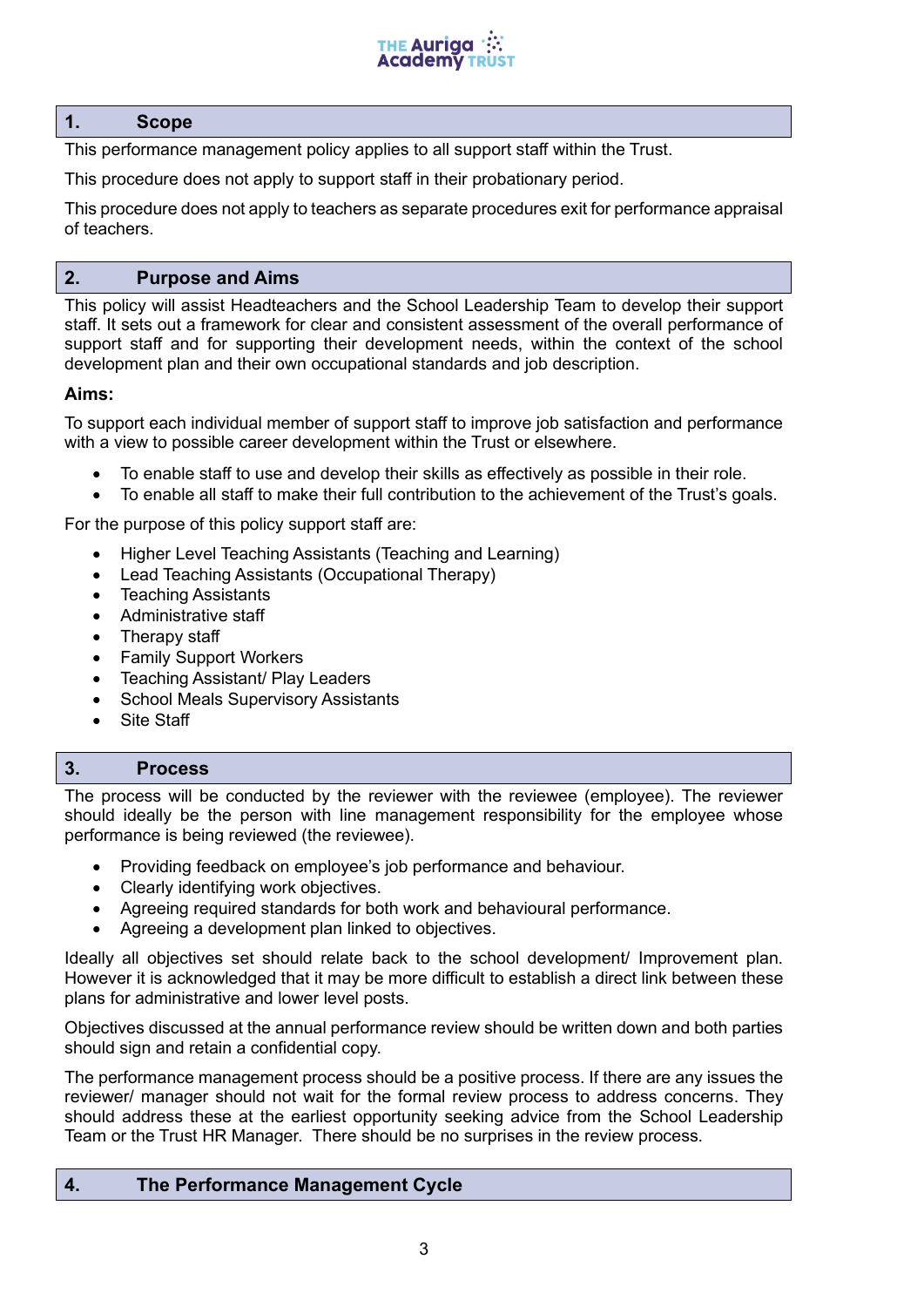

The performance management process is on an annual cycle. The cycle ties in with the academic year, with the performance review and planning meetings having taken place by 31<sup>st</sup> October.

A mid-year review meeting should be held in the Summer term to discuss progress towards agreed targets and review of support if necessary.



Where an employee commences employment part way through a cycle, the first review period should be for the period that will allow them to be placed on the same cycle as the other support staff in the following year.

#### **5. Learning and Development**

After the review, each employee (or group of employees) should have a target specific to their own Continuing Professional Development (CPD) and a plan highlighting the development required by staff to achieve the targets set.

It is important to remember this development can happen through a variety of means, for example:

- Team development events
- Management or peer coaching
- Mentoring
- Shadowing
- Use of ICT learning packages
- Short-term secondments/ placements
- Specific CPD to maintain professional standing and knowledge
- Participation in internally or externally provided training activities

The local Governing Bodies in conjunction with the Finance Director will ensure that appropriate resources are included in the budget planning for any training and support agreed for reviewees, in liaison with the Schools CPD / Outreach coordinator.

#### **6. Appeals**

If an employee is unhappy with any of the entries in the planning and review statement or the outcome of any review, they should first seek to address the situation with the reviewer.

Where these cannot be resolved with the reviewer they may raise concerns with the Headteacher.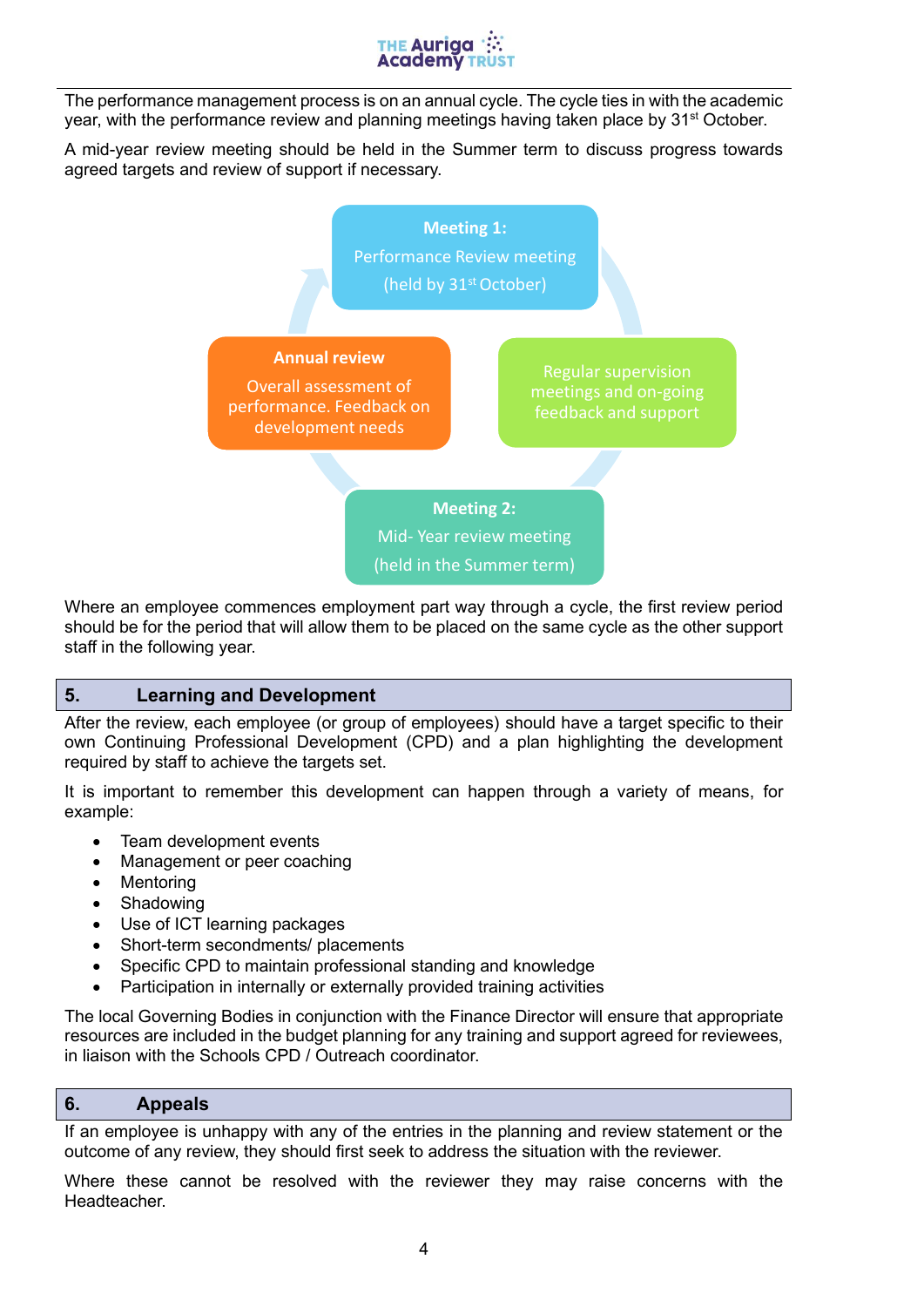

If they continue to remain aggrieved they should invoke the Trust's Grievance Procedure.

# **7. Monitoring and Review Process**

Each employee will have a formal annual meeting with their line manager (or other designated member of the School Leadership Team).

Objectives set should be SMART (specific, measurable, achievable, realistic and time bound) and they should relate to:

- The whole school
- The employee's work related duties
- The employee's own continual professional development

The monitoring and review process should include regular supervision meetings to be set at a timescale appropriate to the school.

A mid-year review will take place 6 months (Summer term) after the main review has taken place. Any notes or other paperwork from this meeting should be maintained by the reviewer (confidentially) and used as ongoing work in progress.

The appraisal process does not replace normal supervisory/ one to one meetings.

# **8. Equality and Diversity**

The Trustees will ensure all staff are treated equally and fairly in the implementation of this policy.

No employee will be disadvantaged on the basis of:

- Race
- Culture
- Religion
- Disability
- **Gender**
- Sexual orientation
- Transgender
- Pregnant females, new mothers or fathers
- Undergoing gender re-assignment

Additional assistance in the review process should be provided if there are limitations due to language difficulties or physical or mental impairment.

#### **9. Identifying the Reviewer**

Those closest to the line management of the reviewee should carry out the review. The section on line management clarifies which member of staff fulfils these roles. Where line management is unclear the Headteacher should appoint the reviewer.

At the start of the process if the reviewee is of the opinion that the reviewer is not suitable they should submit a written request to the Headteacher indicating the reasons why they consider the reviewer should be replaced.

#### **10. Performance Review and Planning Meeting**

# **10.1 Planning and Preparations**

The reviewer should take the opportunity during the annual review of the employee to consider the employee's job description and whether it requires updating. If significant changes are made it should be submitted to the Trust HR Manager. As well as using the job description as the basis for discussion, copies of previously set targets and objectives, notes from supervision sessions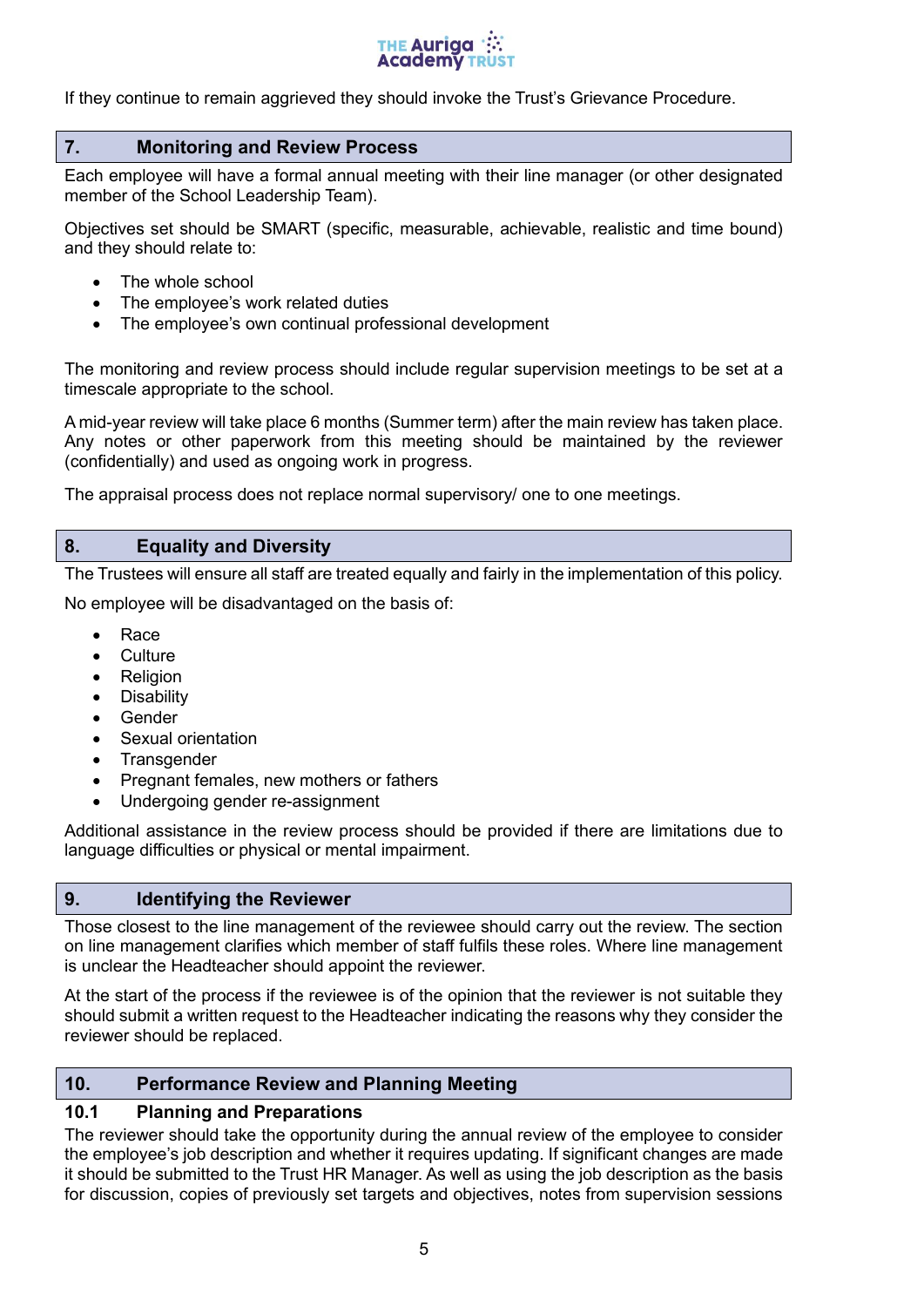

and any other key evidence of achievement from the previous year should be considered alongside.

The meeting should be planned in advance with both parties being aware of the date, time and location and enough time given for both sides to prepare. (The exception to this should be where you have staff employed for short periods or have group targets where a short group session may be sufficient). The review meeting should be conducted privately in a venue where the meeting will not be disturbed. It must take place during the contracted working hours of the employee. The discussion should be two way with both sides having an opportunity to fully contribute.

# **10.2 Outcome**

The outcome should be a performance agreement/ action plan, which:

- Addresses any outstanding issues from the previous year.
- Considers performance against previously agreed objectives.
- Sets new objectives for the forthcoming year.

The reviewer should also consider the aspirations of the employee, as well as school and other development plans. Development could also encompass succession planning and providing the skills for promotional opportunities.

#### **10.3 Objectives**

Objectives should be challenging, achievable, time bound, fair and equitable in relation to staff members with similar roles, responsibilities and experience. Objectives should also be related to job descriptions and linked to the school development plan. They should take into account the professional aspirations of the staff member and contribute to the progression and performance of the school. For some posts it may be more appropriate to set group objectives.

The objectives should where possible should take into account:

- Effective communication and engagement with pupils and their families and carers
- Pupil's development
- Safeguarding and promoting the welfare of pupils
- Supporting transitions
- Multi-agency working
- Sharing information

The reviewer and the reviewee will seek to agree the objectives but where a joint determination cannot be made the reviewer will make the determination.

At times it may be appropriate to set objectives that will cover a period of more than one cycle. If this is the case, it will be appropriate to identify milestones towards progress during the initial review.

#### **10.4 Classroom Observation**

The Trust is committed to ensuring that where classroom observation has been identified as appropriate it will be developmental and supportive and those involved in the process will:

- Carry out the role with professionalism, integrity and courtesy
- Evaluate objectively
- Report accurately and fairly
- Respect the confidentiality of the information gained

The arrangements for classroom observation will be included in the objective setting and will include;

- The amount of observation
- Its primary purpose
- The aspects to be assessed
- The duration of the observation
- When during the cycle it will take place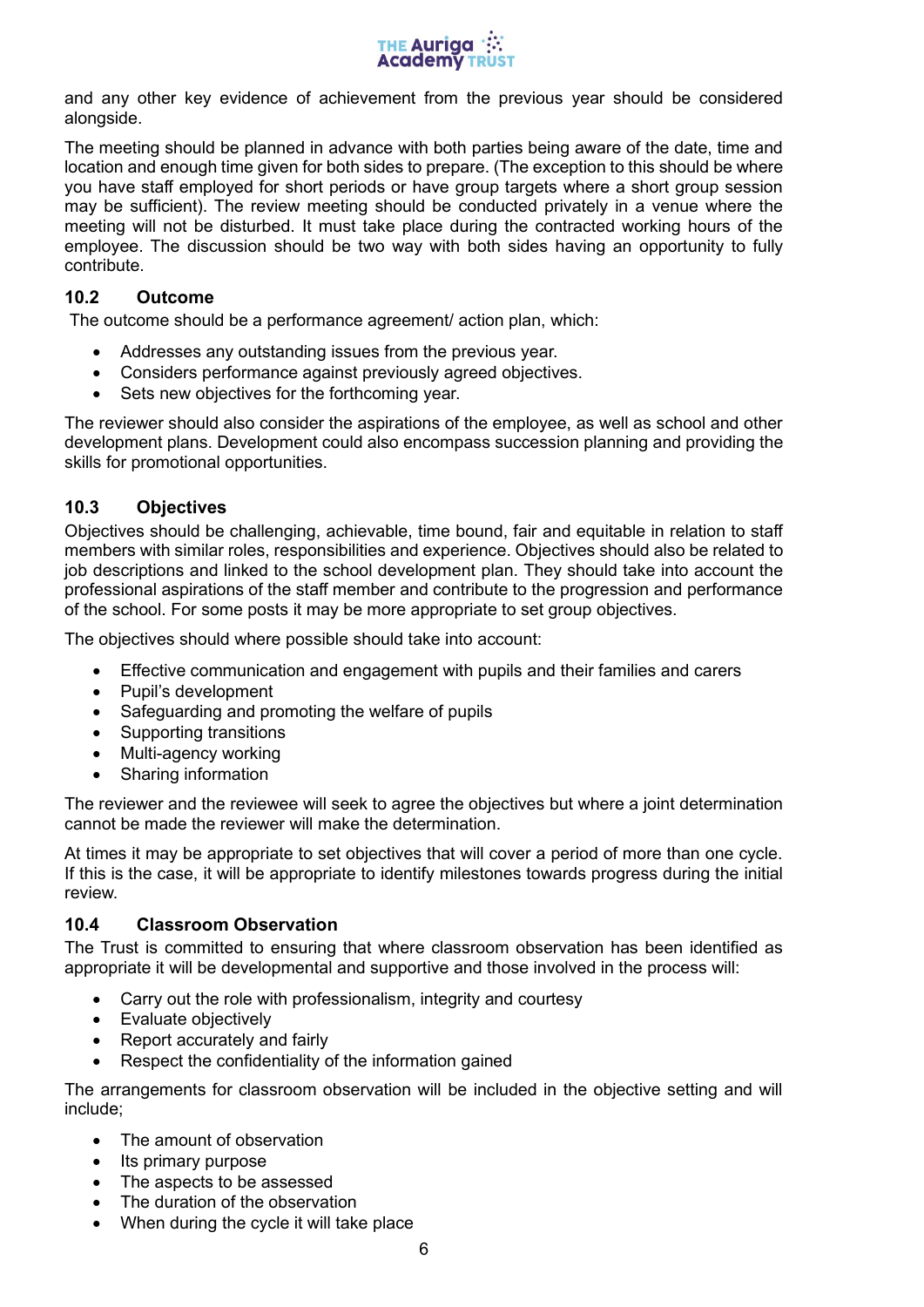

• Who will conduct the observation

# **10.5 Feedback and Concerns during the Performance Management Cycle**

Feedback should be constructive and approached in a sensitive manner. Feedback should be both:

- Motivational identifies what is working well and has a positive impact in order to encourage.
- Developmental highlights performance and behaviours that have a negative impact and encourage change.

Feedback should be ongoing through the formal annual review, mid-year review, any regular supervision meetings and informal discussions. Nothing discussed in the performance review meeting should be a surprise to the reviewee.

Where there are concerns about any aspect of the employee's performance, the reviewer should meet with them formally to:

- Give clear feedback to the employee about the nature and seriousness of the concerns;
- Give the employee the opportunity to comment and discuss the concerns;
- Agree any support (e.g. coaching, mentoring, structured observations), that will be provided to address those specific concerns;
- Make clear how and by when, the reviewer will review progress (it may be appropriate to revise objectives and modify support, and it will be necessary to allow sufficient time for improvement. The amount of time is up to the School Leadership Team but should reflect the seriousness of the concerns and should be no more than 30 working days);
- Explain the implications and process if no or insufficient improvement is made.

When progress is reviewed, if the reviewer is satisfied that the employee has made or is making, sufficient improvement, the performance management process will continue as normal. With any remaining issues continuing to be addressed through that process.

# **10.6 Transition to Formal Capability Procedures**

If the reviewer is not satisfied with the progress the employee will be notified in writing that the performance management process will no longer apply and that their performance will be managed under the Trust's formal Capability Procedure.

# **10.7 Reverting to the Performance Management Process from Capability**

The Capability Procedure will end if the Headteacher is satisfied that the employee is at the desired standard of performance and the performance management process will recommence.

Warnings within the Capability Procedure are time limited e.g. 12 months for a written warning and 2 years for a final written warning.

Where a warning has been issued and there are further concerns around the employee's performance within the period of warning. The Feedback and Concerns during the Performance Management Cycle (section 2.5) must be followed before reverting to the Capability Procedure. Where this is the case, it is expected that the next stage of the Capability Procedure will apply.

# **10.8 Record Keeping**

It is considered appropriate to make draft notes during the appraisal meeting process providing this translates onto a formal typed document. The formal copy should be signed and retained by both parties and an electronic copy retained.

# **10.9 Confidentiality**

The Headteacher, the reviewer, reviewee, the Trust HR Manager and the School Leadership Team should be the only staff who have access to paperwork or electronic records.

Care should therefore be taken to ensure that paperwork is stored or disposed of securely, any shared storage whether electronic or physical should not be used. Only 2 electronic copies should be kept, 1 to be held by the reviewer and the other to be stored in the reviewee's personnel file. The reviewee will be sent their own copy via email.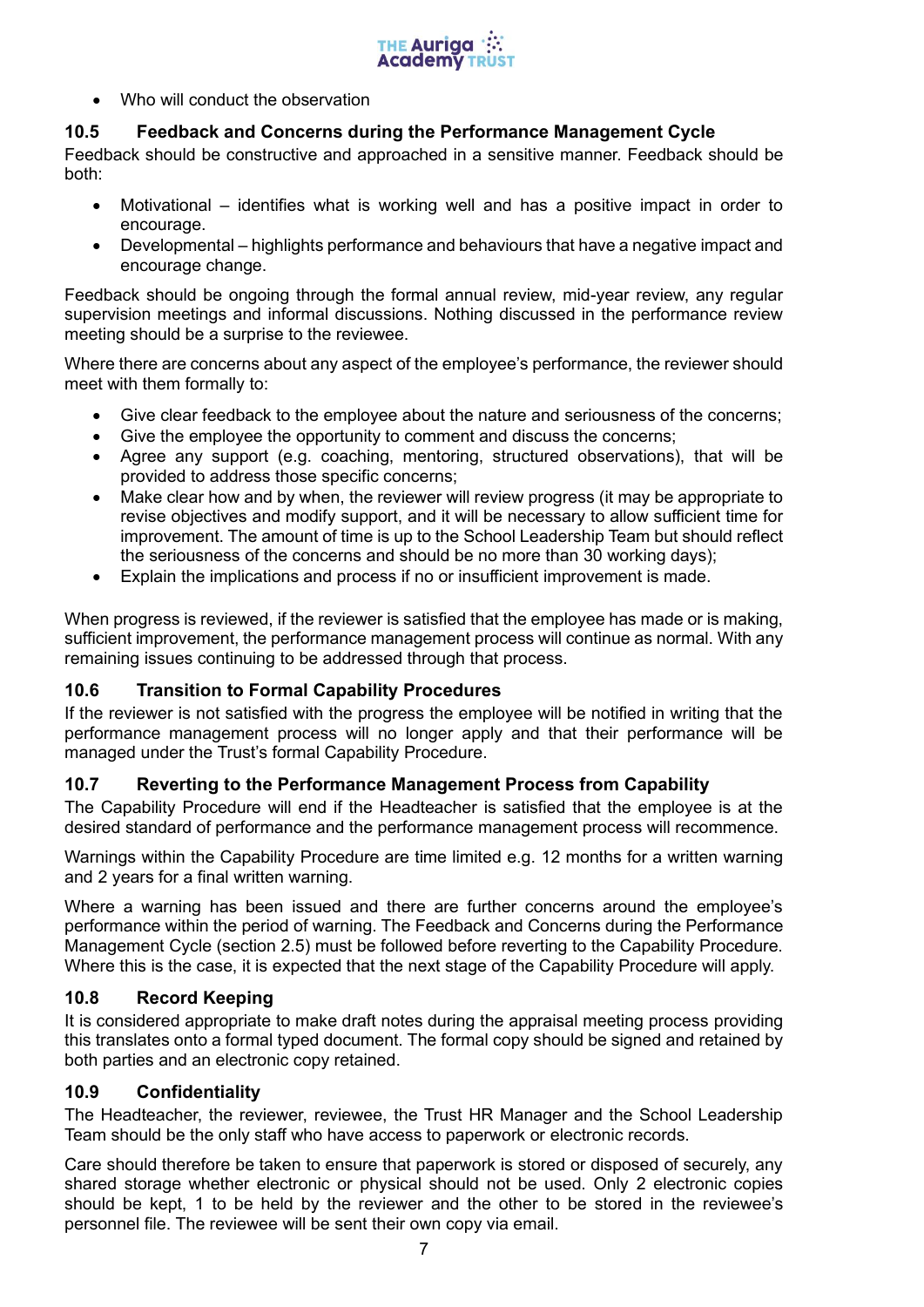

# **11. Checklist for Reviewer and Reviewee**

# **11.1 Before the Meeting**

#### **Reviewer:**

- Send meeting invite (via email) to the reviewee.
- Book venue (private, enabling confidentiality and free discussion).
- Gather evidence e.g. notes of previous meetings/ supervisions, job description, previously agreed objectives.
- Ask the reviewee to complete the self-evaluation form electronically and consider areas for new objectives.
- Recognise and encourage the sharing of good practice.
- Ensure that you consider the employee's achievements in the light of any known disabilities and any reasonable adjustments you have made to support the employee in work.
- Undertake the review using copies of the forms in order to evaluate performance against objectives, behaviours, strengths and weaknesses and any underlying issues.
- Ensure that you have considered disability, in identifying potential objectives.
- Consider what objectives would be appropriate for next cycle and what success criteria for them would look like.
- Consider development needs and how they may best be met.

#### **Reviewee:**

- Complete the Self-Evaluation form electronically.
- Prepare evidence for review meeting for example;
	- − Notes from previous meetings/ supervisions.
	- − Evidence relating to achievement against objectives.
	- − Areas of success/ failure.
	- − Areas for continued development.
	- − Thoughts on future career.
- Record any thoughts relating to possible objectives that may be appropriate for next year in context of;
	- − Service requirements
	- − School priorities
	- − The School Development/ Improvement Plan
	- − Key policies
	- − Their own personal aspirations

# **11.2 During the Meeting**

#### **Reviewer:**

- Consider the reviewee's self-evaluation form.
- Identify areas of clear agreement, focusing initially on positive outcomes.
- Discuss other areas and identify clearly the basis on which you have made your assessment.
- Identify no more than 4 key objectives for the reviewee and agree how a successful outcome would be measured.
- Agree priorities for development and who will take initial action.
- Schedule the next supervision meeting and or the mid-year review meeting.

# **11.3 Post Meeting**

#### **Reviewer:**

- Complete the Performance Management Planning and Review Form electronically within 1 week and pass to reviewee for additional written comments if needed.
- Ensure reviewee and reviewer sign form.
- Forward the form and any additions to Headteacher.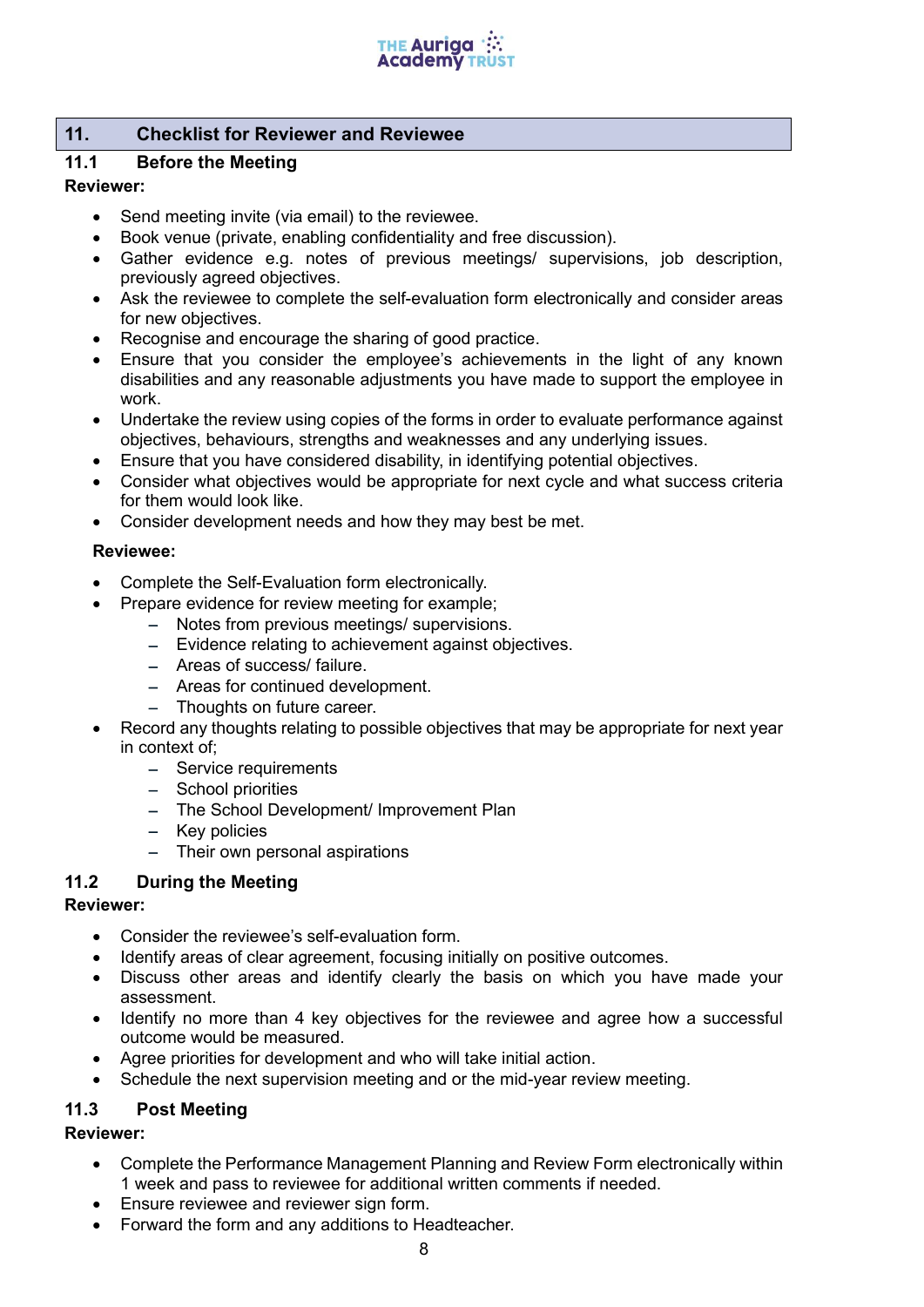

• Email the final form to the reviewee in a confidential manner.

#### **Reviewee:**

• Read through final Performance Management Planning and Review Form carefully and ensure that they are clear about contents and objectives. If unsure seek clarification.

#### **11. Forms**

#### **1. Meeting invite (via email): Support Staff Performance Management Review**

The reviewer should send the meeting invite out to the reviewee within 5 working days of the performance management review meeting.

#### **2. Performance Management Review Self-Evaluation Form**

The reviewee should complete this prior to their Performance Management Review Meeting.

#### **3. Performance Management Planning and Review Form**

The form is divided into 2 parts.

#### • *Assessment summary of performance*

This should be completed by the reviewer based on the discussion between the reviewer and reviewee during the meeting. The form should be completed either at the performance management meeting or from notes taken at the meeting and agreed by the reviewee. Any disagreements should be brought to the attention of the Headteacher by the reviewer.

#### • *Objective setting for the next cycle*

This should also be completed by the reviewer either at the performance management meeting or from notes taken at the meeting. Where observation is appropriate the terms of that observation should be identified, any disagreements should be brought to the attention of the Headteacher by the reviewer. It should be signed by the reviewee and the reviewer within **10 working days** of the meeting.

#### **4. Performance Management Planned Classroom Observation Form (if relevant)**

To be completed by the reviewer with agreement from the reviewee. It is advised that this is done in the review meeting to ensure that adequate notice is given.

Observations will not be carried out on non-classroom based staff.

#### **5. Performance Management Mid-year Review Form**

This form is to be completed in the same way as the Planning and Review Form (see point 3).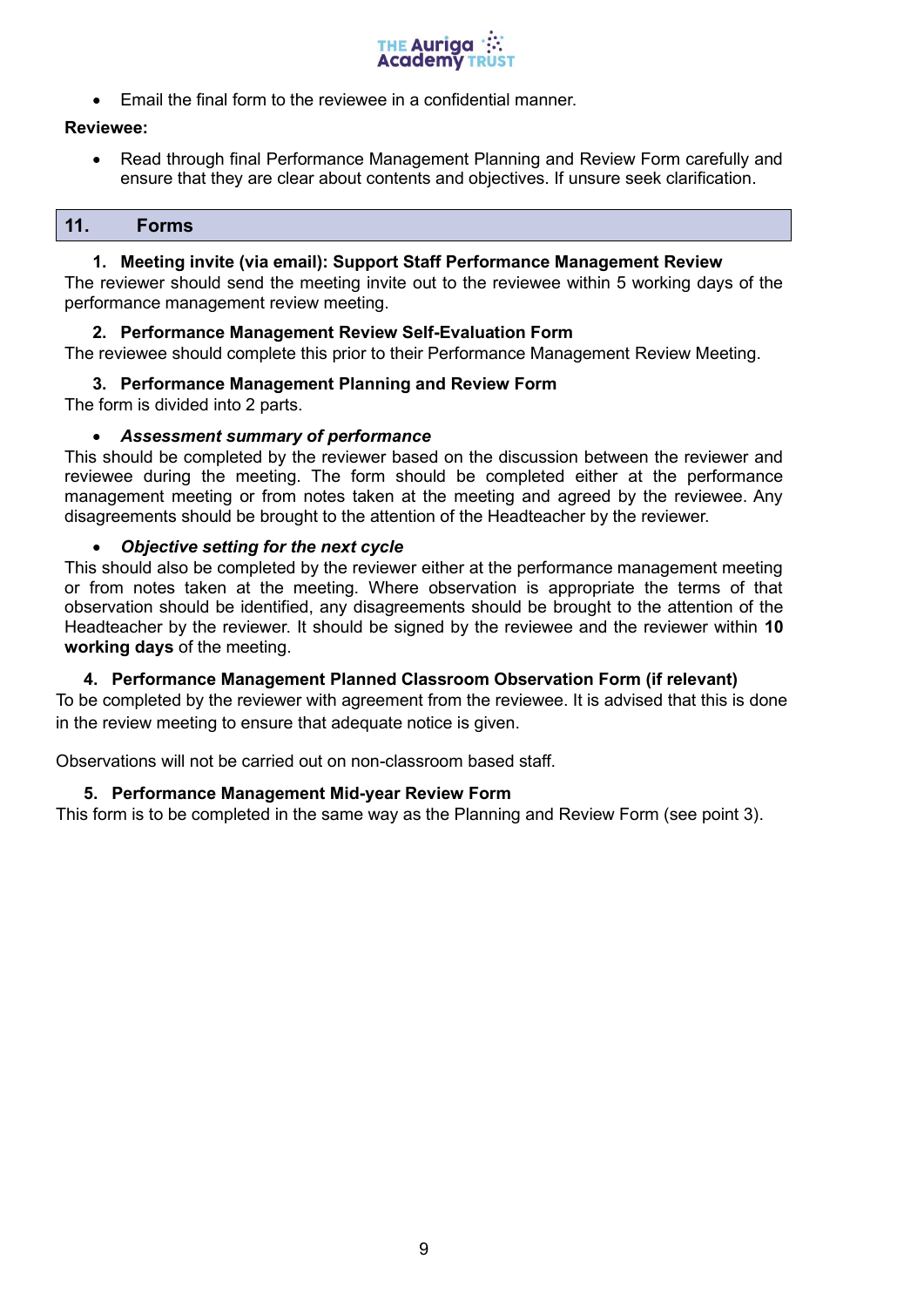

**Appendix 1**

# **Support Staff Performance Management Review Meeting Invite**

*(To be sent via email 5 working days before the performance management meeting)*

Dear X,

Your Performance Management review/ Mid-year review *(delete as appropriate)* is scheduled to take place on **DATE** at **TIME** on **LOCATION**. Please note the meeting may last up to an hour.

Your reviewer (performance manager) is **X**, JOB TITLE.

Please ensure you bring last year's Performance Management Planning and Review Form and your completed Self-Evaluation Sheet, as these will be used as the basis of the meeting discussion.

Please consider 3 targets for the next performance management cycle based on your assessment of your previous targets.

Your targets should:

- Be linked to the school development / improvement plan
- Be specific to your work-related duties.
- Enable you to explore your own aspirations and professional development

A copy of the Performance Management policy for Support Staff can be found **LOCATION**.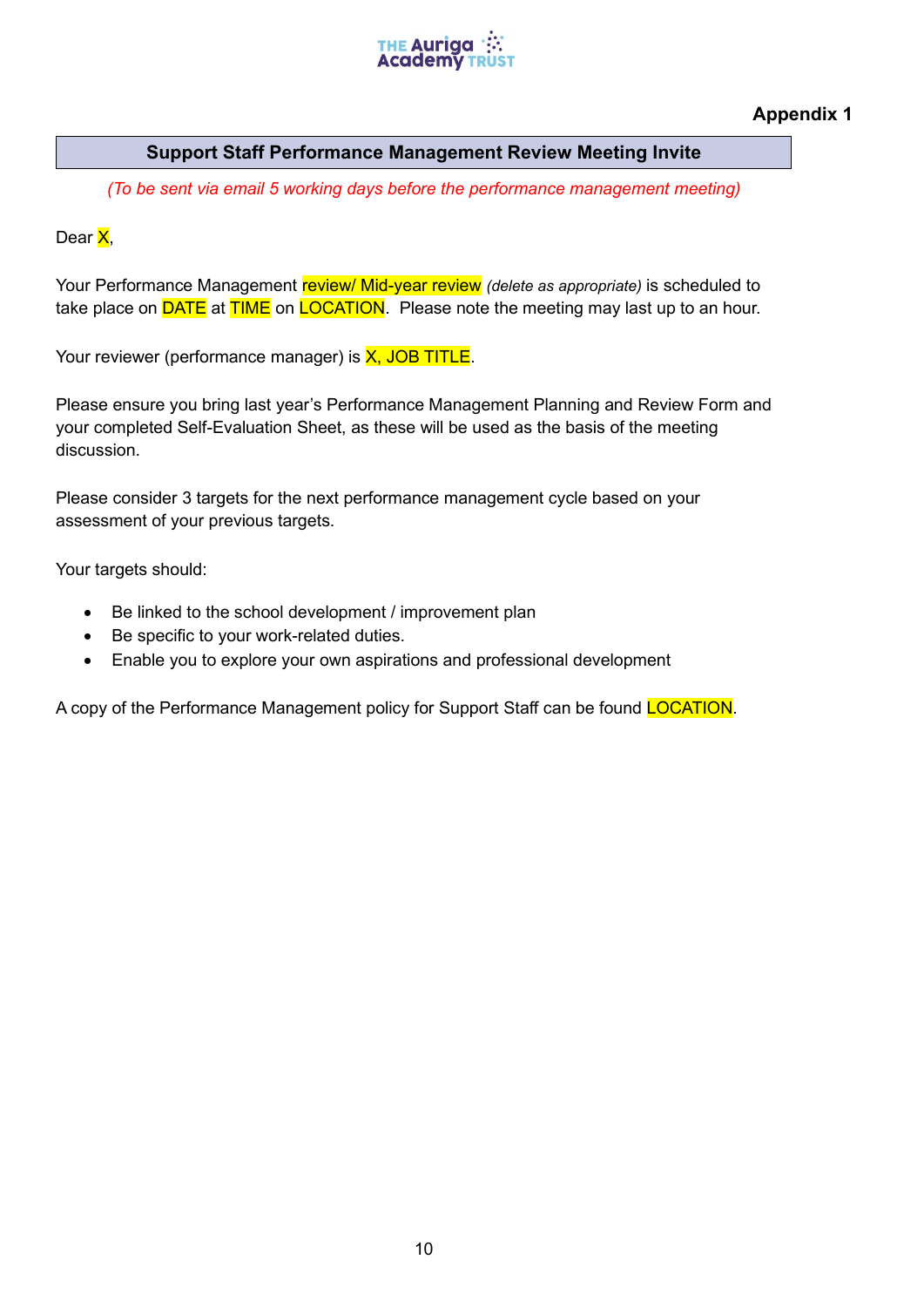

#### **Performance Management Review Self-Evaluation Form**

Your appraisal meeting provides you with a valuable opportunity to discuss your role and aspirations with your line manager.

The Self Review Form is an important part of the appraisal process enabling you to share your thoughts about yourself, your role and the school community.

Please complete the form electronically and return it to via email your reviewer (performance manager) at least **2 working days** ahead of your meeting.

| <b>Job Title:</b><br>Name:                                                                                                                                                                                                                                                         |  |  |
|------------------------------------------------------------------------------------------------------------------------------------------------------------------------------------------------------------------------------------------------------------------------------------|--|--|
| School:<br>Campus:                                                                                                                                                                                                                                                                 |  |  |
| 1. What were your agreed objectives for the past year and describe your actions to<br>achieve each objective?<br>(If you haven't met an objective consider why this may be the case. If you have met an objective<br>consider where you think you have achieved particularly well) |  |  |
| Objective 1:                                                                                                                                                                                                                                                                       |  |  |
| <b>Objective 2:</b>                                                                                                                                                                                                                                                                |  |  |
| Objective 3:                                                                                                                                                                                                                                                                       |  |  |
| Please describe any barriers to achieving each objective.<br>2.                                                                                                                                                                                                                    |  |  |
| Objective 1:                                                                                                                                                                                                                                                                       |  |  |
| <b>Objective 2:</b>                                                                                                                                                                                                                                                                |  |  |
| Objective 3:                                                                                                                                                                                                                                                                       |  |  |
| 3. Are there any particular contributions that you would like to be recorded in your<br>appraisal?                                                                                                                                                                                 |  |  |
| 4. Do you feel you are able to organise your job e.g. workload, time management and<br>communication with others?                                                                                                                                                                  |  |  |
| 5. What training or development have you had this year and how effective do you<br>think this has been?                                                                                                                                                                            |  |  |
| 6. What aspects of your job satisfy you the most and what the least?                                                                                                                                                                                                               |  |  |
| List your successes and things that you are still concerned about                                                                                                                                                                                                                  |  |  |
| Most:                                                                                                                                                                                                                                                                              |  |  |
| Least:                                                                                                                                                                                                                                                                             |  |  |
| 7. What areas of your present work would you like to improve upon?                                                                                                                                                                                                                 |  |  |
| 8. Are there other areas you would like to extend your work into that you cannot be                                                                                                                                                                                                |  |  |

**involved in at present?**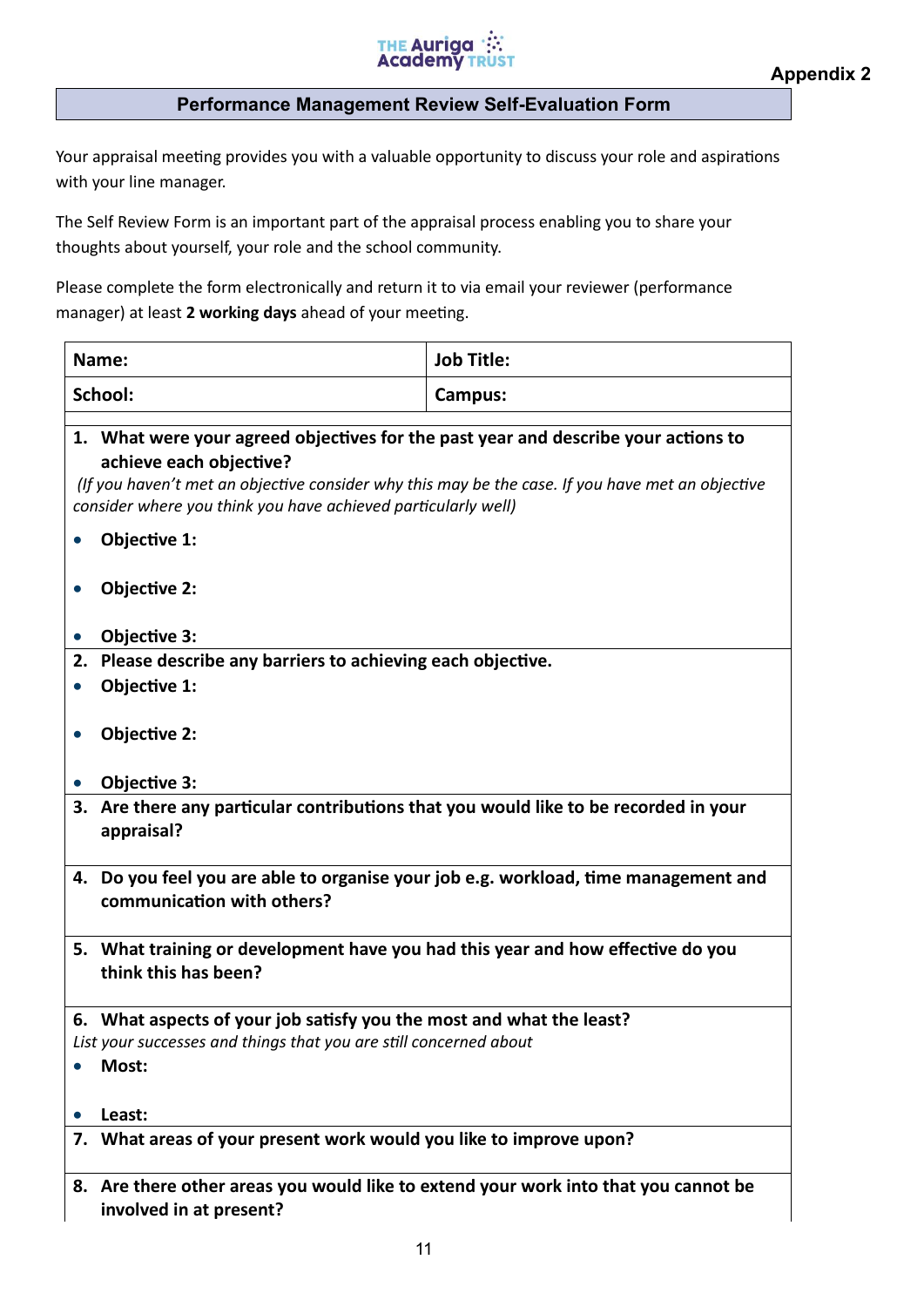

**9. Are there any new skills or competencies you would like to develop in the coming year?**

**10. If lesson observations are part of your appraisal (Teaching Assistants/ HLTAs) is there a specific area you would like to be included in the next lesson observation?**

**11. Is there any training or development you have identified that you might require going forward?**

**12. Additional Comments:**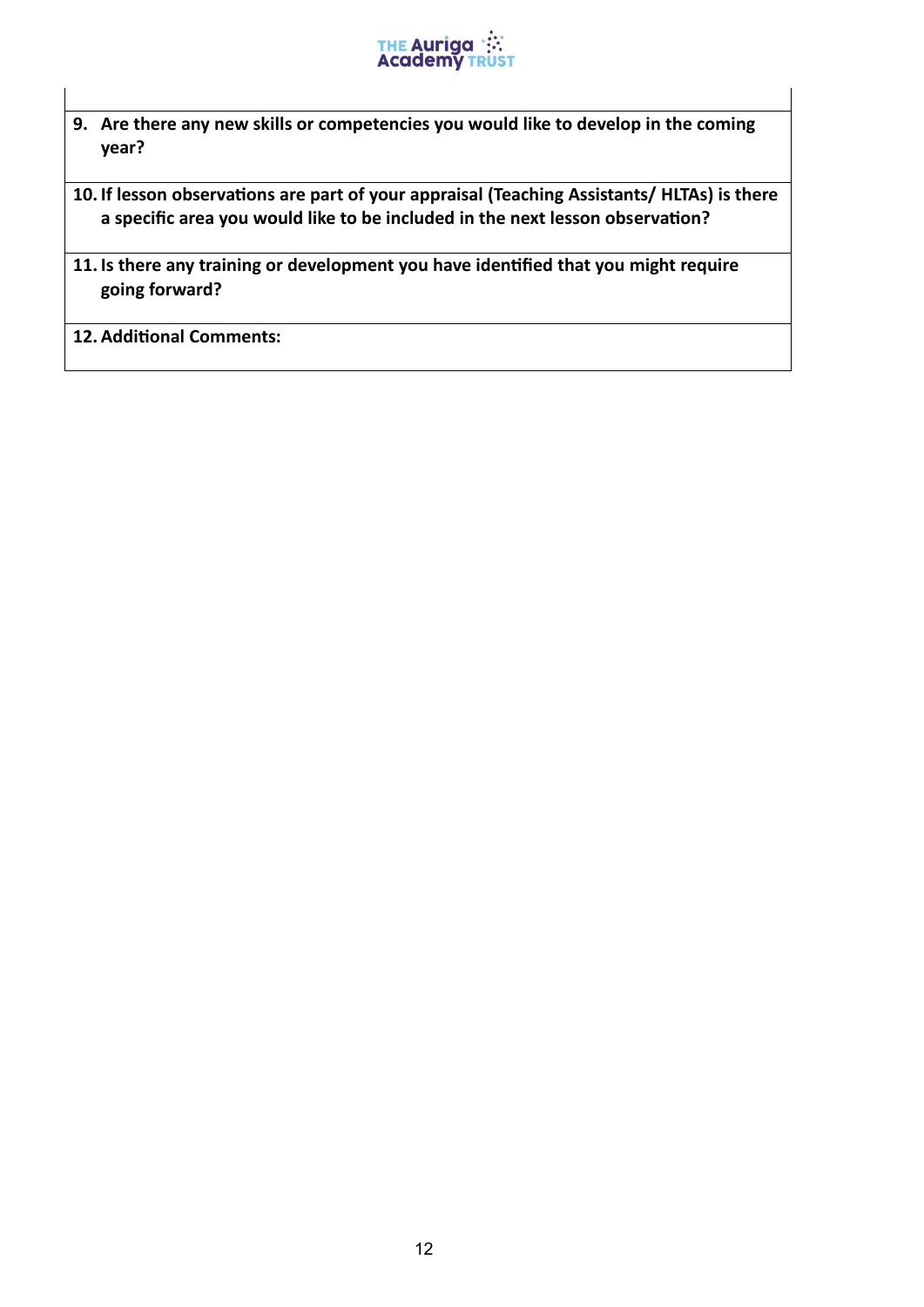# THE Auriga :::<br>Academy TRUST

# **Performance Management Planning and Review Form**

Please complete this form electronically; 1 copy of the completed form to be sent to the reviewee and a signed copy to the Headteacher within **10 days** of the planning meeting.

| <b>Reviewee Name:</b>                                                                                    |                                                                                                        | <b>Job Title:</b>                                                                               |                                                |
|----------------------------------------------------------------------------------------------------------|--------------------------------------------------------------------------------------------------------|-------------------------------------------------------------------------------------------------|------------------------------------------------|
| <b>Reviewer Name:</b>                                                                                    |                                                                                                        | Date:                                                                                           |                                                |
| School:                                                                                                  |                                                                                                        |                                                                                                 |                                                |
| Assessment summary of performance in the <b>20XX/XX</b> cycle:                                           |                                                                                                        |                                                                                                 |                                                |
| Objective 1:                                                                                             |                                                                                                        |                                                                                                 |                                                |
| Objective 2:                                                                                             |                                                                                                        |                                                                                                 |                                                |
| Objective 3:                                                                                             |                                                                                                        |                                                                                                 |                                                |
| Additional Feedback / Feedback from Classroom Observation Feedback in 20XX/XX<br>cycle (if appropriate): |                                                                                                        |                                                                                                 |                                                |
|                                                                                                          |                                                                                                        | Objectives for <b>20XX/XX</b> cycle:                                                            |                                                |
| <b>Objective 1:</b>                                                                                      |                                                                                                        |                                                                                                 |                                                |
| Links to School Development<br>Plan Objective:                                                           | <b>Success Criteria:</b><br>evidence)                                                                  | (How will these be achieved?<br>What success will look like &                                   | Support/learning and<br>development required:  |
| <b>Objective 2:</b>                                                                                      |                                                                                                        |                                                                                                 |                                                |
| Links to School Development<br>Plan Objective:                                                           |                                                                                                        | Success Criteria:<br>(How will these be achieved?<br>What success will look like &<br>evidence) | Support/learning and<br>development required:  |
| <b>Objective 3:</b>                                                                                      |                                                                                                        |                                                                                                 |                                                |
| Links to School Development<br>Plan Objective:                                                           | <b>Success Criteria:</b><br>(How will these be achieved?<br>What success will look like &<br>evidence) |                                                                                                 | Support/ learning and<br>development required: |
| Additional Comments (please add comments regards overall performance).                                   |                                                                                                        |                                                                                                 |                                                |
| Reviewee Signature:                                                                                      |                                                                                                        | Date:                                                                                           |                                                |
| Reviewer Signature:                                                                                      |                                                                                                        | Date:                                                                                           |                                                |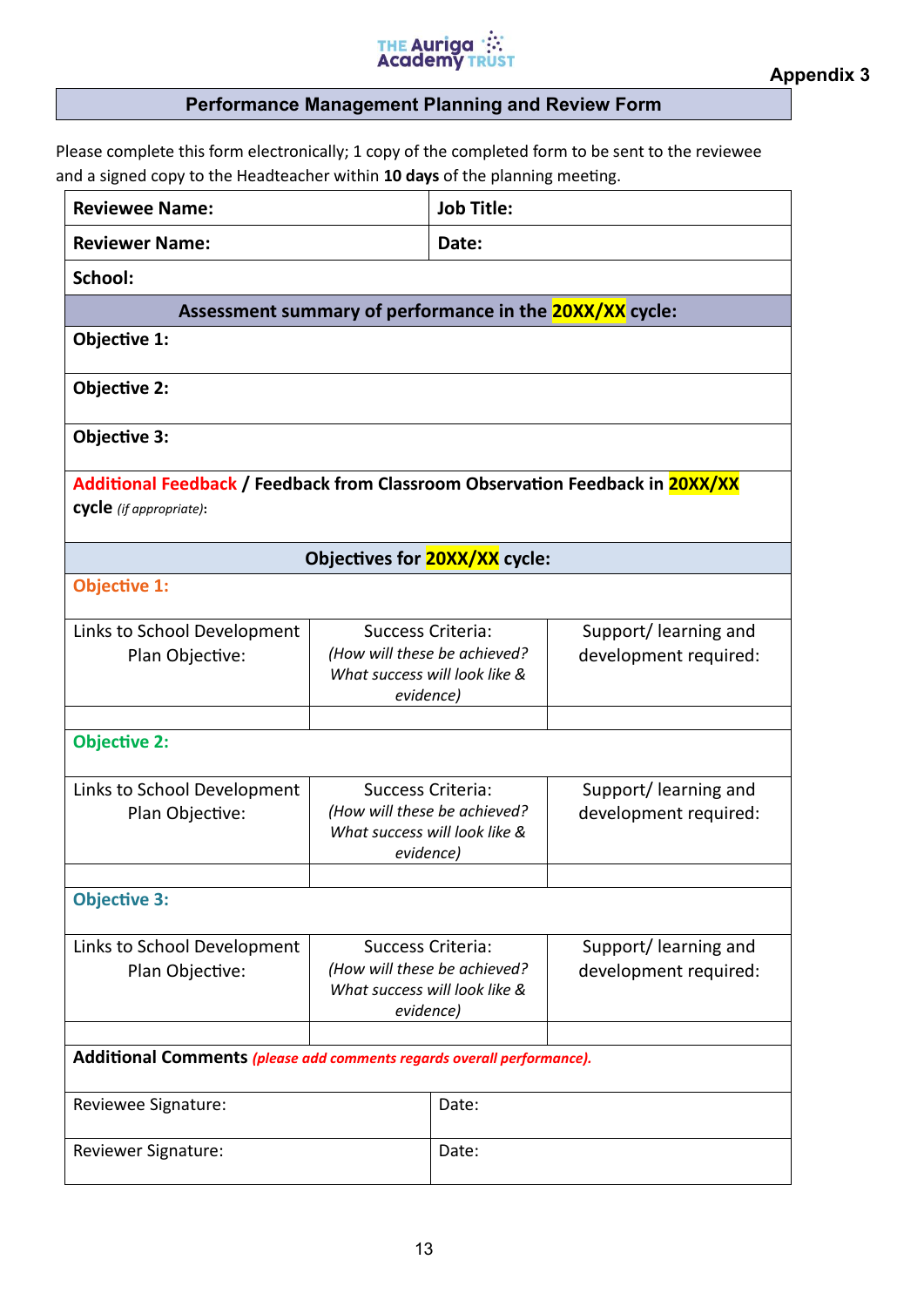

| FOR INTERNAL USE ONLY:                                                                                        |                           |
|---------------------------------------------------------------------------------------------------------------|---------------------------|
| Current Grade:                                                                                                | <b>NJC</b>                |
| Grade Range:                                                                                                  | <b>NJC</b>                |
| Performance Linked Increment:<br>(please see Whole Trust PAY POLICY - 10.1.1)                                 | Not applicable / No / Yes |
| <b>Bonus Payment criteria met:</b><br>(please see Whole Trust PAY POLICY - 10.1.3 Honorariums<br>and Bonuses) | Not applicable / No / Yes |
| <b>Head Teacher Signature:</b>                                                                                | Date:                     |
| LGB Pay & Personnel                                                                                           | Date:                     |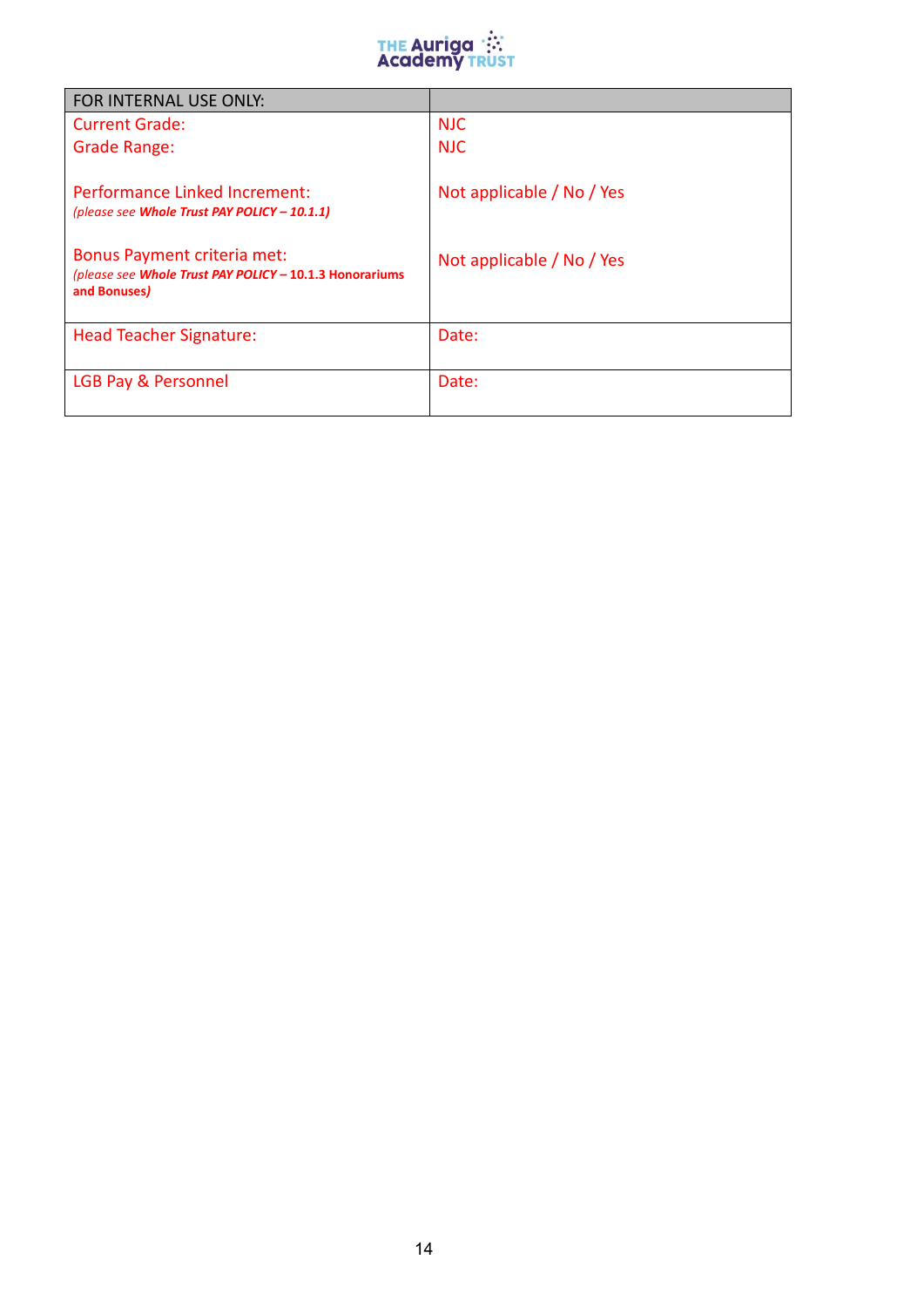

# **Performance Management Planned Classroom Observation Form**

| <b>Reviewee Name:</b>                           | <b>Job Title:</b> |  |
|-------------------------------------------------|-------------------|--|
| <b>Reviewer Name:</b>                           | Date:             |  |
| School:                                         |                   |  |
| Planned Classroom Observation for Cycle 20XX/XX |                   |  |
| <b>Primary Purpose of Observation:</b>          |                   |  |
| <b>Duration:</b>                                | Date:             |  |
| <b>Aspects of Performance to be Assessed:</b>   |                   |  |
| <b>Observation to be Conducted By:</b>          |                   |  |
| <b>Feedback Date:</b>                           |                   |  |
| <b>Reviewee Signature:</b>                      | Date:             |  |
| <b>Reviewer Signature:</b>                      | Date:             |  |